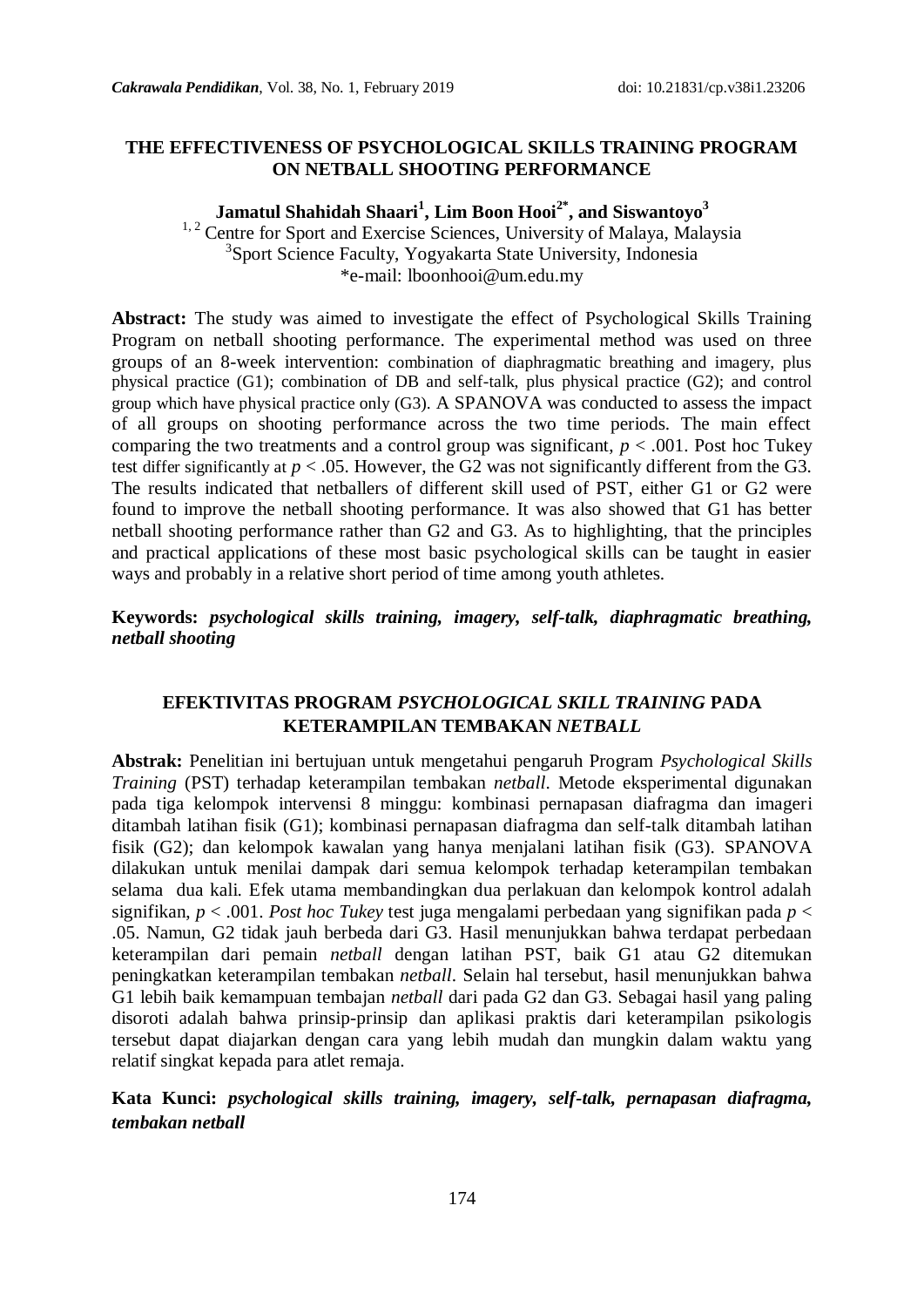#### **INTRODUCTION**

As all other ball games, scoring is the most important characteristic for the competitive success of a netball team (Navin, 2012). A netball team consists of seven players on the court at one time. Each position has different court restrictions and roles within match play, which is demanding the shooting performance of the two players called Goal Shooter and Goal Attack in defining the goal (Davidson & Trewartha, 2008). Open skill such as netball shooting occur in a changing, and predictable environment such need to regularly move and adapt with different shooting distance aiming to the basket (Stoker et al., 2017). As a player, she tended to demonstrate few repetitions of movement activities and demonstrated least time walking, jogging and running, and greatest percentage of time standing (Davidson & Trewartha, 2008). Therefore, training should be tailored to suit the needs and capabilities of particular players (Fox, Spittle, Otago, & Saunders, 2013). Various performance indicators have been used to try to understand the psychological demand of training (Hegazy, Sherif, & Houta, 2015).

Psychological aspects may influence the results, for example anxiety prior to competition (Fernández-Fernández, Boullosa, Sanz-Rivas, Abreu, Filaire, & Mendez-Villanueva, 2015) or during daily event (Garza & Ford, 2009) could cause rise in heart rate; or the visualization and concentration-attention control during the task completion could cause the performance of motor skills (Hegazy et al., 2015); or the relaxation exercise was used to gain a relaxed state so that the affirmation statements could be used in conjunction with relaxation during the preparation phase of a physical activity (Rogerson & Hrycaiko, 2002); or could be used during the activity itself (Fraser, Steffen, & Elfessi, 2001). Thus, it is very common that the main emphasize is to develop one"s performance through mental training (Weinberg & Gould, 2014). The argument is whether those mental preparation strategies could be effectively works, either single or a combination of techniques (Weinberg, Chan, & Jackson, 1983).

One general definition describes the mental preparation strategy known also as psychological skills training (PST), as the "systematic and consistent practice of mental or psychological skills for the purpose of enhancing performance, increasing enjoyment, or achieving greater sport and physical activity selfsatisfaction" (Weinberg & Gould, 2014). In other words, psychological skills are developmental targets that are addressed through training of psychological techniques (Vealey, 1988). Gardner (2009) added that PST is used to ensure that individuals attain high-level performance in sports through honing and applying necessary psychological skills. A calm mental state, the rhythm of preparation, training, and lack of pressure were the major factors contributing to the ability to maintain control or successful selfregulation (Sun & Wu, 2011).

Weinberg and Gould (2014) responded that the PST program was effective to improve athletic performance and success. It was either with one single skills like self-talk training program such soccer skills (Johnson, Hrycaiko, Johnson, & Halas, 2004), swimming backstroke (Zetou, Nikolaos, & Evaggelos, 2014), cycling time trial (Barwood, Corbett, Wagstaff, McVeigh, & Thelwell, 2015), or imagery training program such netball shooting (Fowler, 2010; Halim & Ismail, 2016; Wakefield & Smith, 2009), soccer passing (Seif-Barghi, Kordi, Memari, Mansournia, & Jalali-Ghomi, 2012), soccer free kick accuracy (Hallsson, 2013), volleyball serve (Velentzas, Heinen, & Schack, 2011), basketball free throw shooting (Samis-Smith, 2015) proven interesting significant results towards athletes performance, or the use of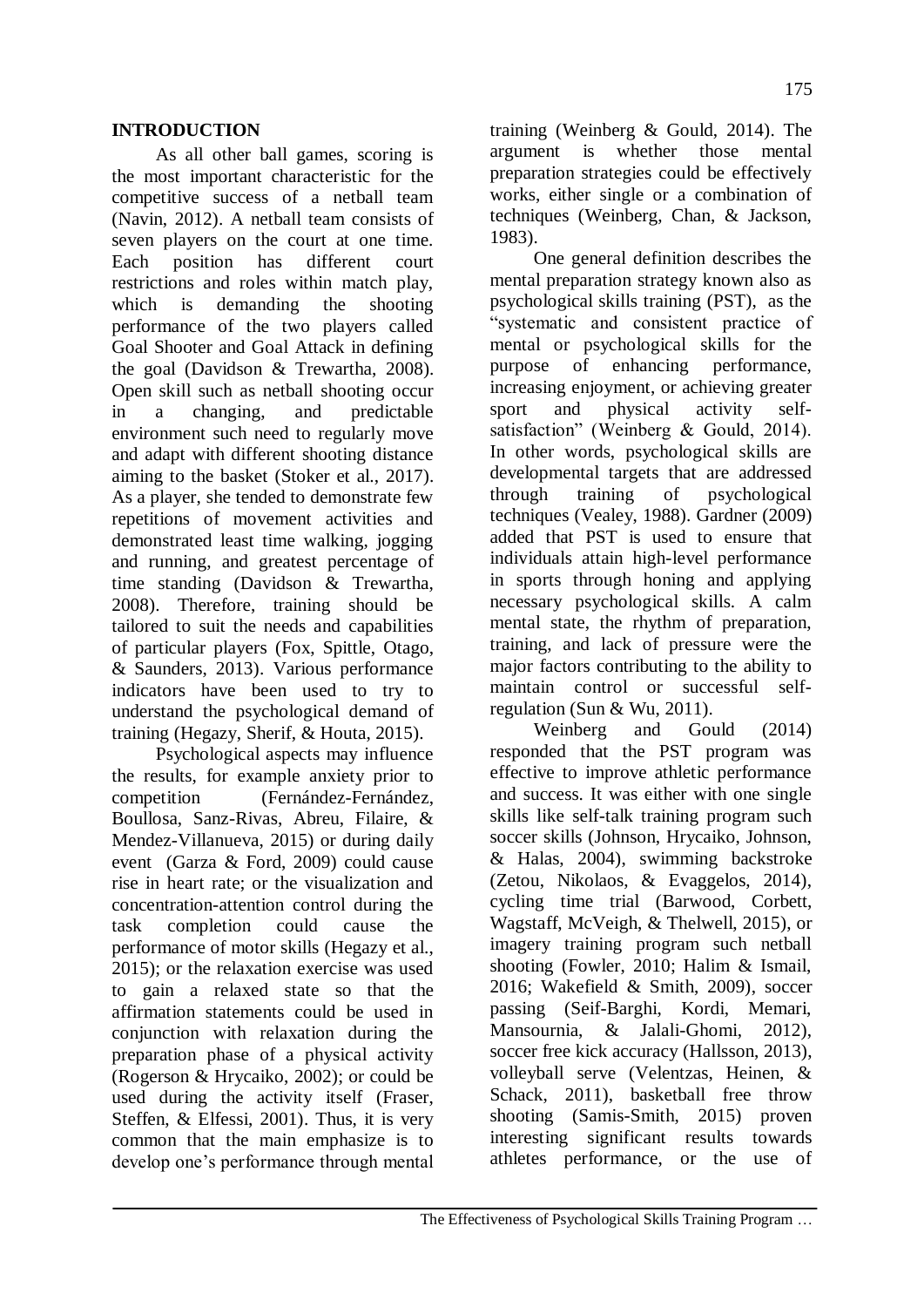package approach - imagery, goal setting, and variations of self-talk used in Blakeslee & Goff (2007), Wolframm & Micklewright (2011), Kerkez, Kulak, & Aktas (2012) and Montgomery, Ross, Perry, & Hansen (2017). Interestingly, even with large numbers of interventions provide by the researchers, there is still lack of information on the comparison study between different combinations of mental strategy based on the assessment on the same task-performance.

When athletes have too much energy or anxiety, relaxation strategies are often helpful (Pineschi & Di Pietro, 2013) and one of key skill and happens quickly is diaphragmatic breathing (Fraser et al., 2001). When athletes are too low in energy, they often feel tired and flat and may suffer a "let down" (Loehr, 1994). Therefore, it enables increase the ability to concentrate largely in combination with concentration, imagery or self-talk prior to practice (Harris & Harris, 1984). Vealey and Forlenza (2015) describe imagery as "using one"s sense to create or re-create an experience in the mind". This technique can be used by athlete with any cognitive strategy such as to use it effectively. Few of the literature is on using imagery in mental skill training with few controlled studies that get at how imagery works (Glynn, Gilbert, & Lewis, 2013; Smith, Wright, Allsopp, & Westhead, 2007) and what might make imagery more effective (Hallsson, 2013).

The relaxation techniques are skills that can be learned while some of these techniques work better for one athlete than another. The most important contribution that relaxation presents is how to regulate arousal such that the athlete does not overcharge his or her system. For example, sometimes during practice, instead of trying harder, the athlete need only relax and just let the situation naturally unfold. Putting too much effort into skill execution is almost always counterproductive. Frequently, when a player is having

trouble learning a new skill, taking a few minutes out to relax such practicing the diaphragmatic breathing in combination with imagery – will be more productive than repeating the skill over and over when one is tense, fatigued, or not concentrating (Harris & Harris, 1984).

As one of the cognitive strategy that been combine with imagery by several researchers is self-talk as self-give instructions; reinforce or interpret thoughts, feeling or actions; or carry on an internal dialogue within oneself. Whilst there is evidence in the use of imagery and self-talk independently of one another, it might be possible that they also cause preferences for the use of one strategy rather than the other to be formed. For example, previous research has revealed that athletes tend to place more emphasis on the use of imagery as a pre-competitive strategy (Munroe, Giacobbi, Hall, & Weinberg, 2000; Weinberg, 2003) and self-talk as a strategy to be used during competition (Gammage, Hardy, & Hall, 2001; Hardy, Hall, & Hardy, 2005). Moreover, it has been suggested that selftalk may lend itself better to use during competition than imagery, as it is a quicker and easier strategy to employ (Hardy et al., 2005).

However, as to make a comparison there were findings suggested the combination of imagery with relaxation and/or self-talk could also produce the positive result in enhancing performance (Cumming, Nordin, Horton, & Reynolds, 2006; Vealey, 1986). In addition, a number of research studies have demonstrated that imagery combined with relaxation is more effective than imagery alone (Hallsson, 2013; Weinberg, Seabourne, & Jackson, 1981). It make a great sense since it is usually suggested that relaxation enhances the clarity of the athlete's imaging (Harris & Harris, 1984). Accordingly, self-talk was hypothesized can help the athlete increase the self-confidence when combining with imagery. However,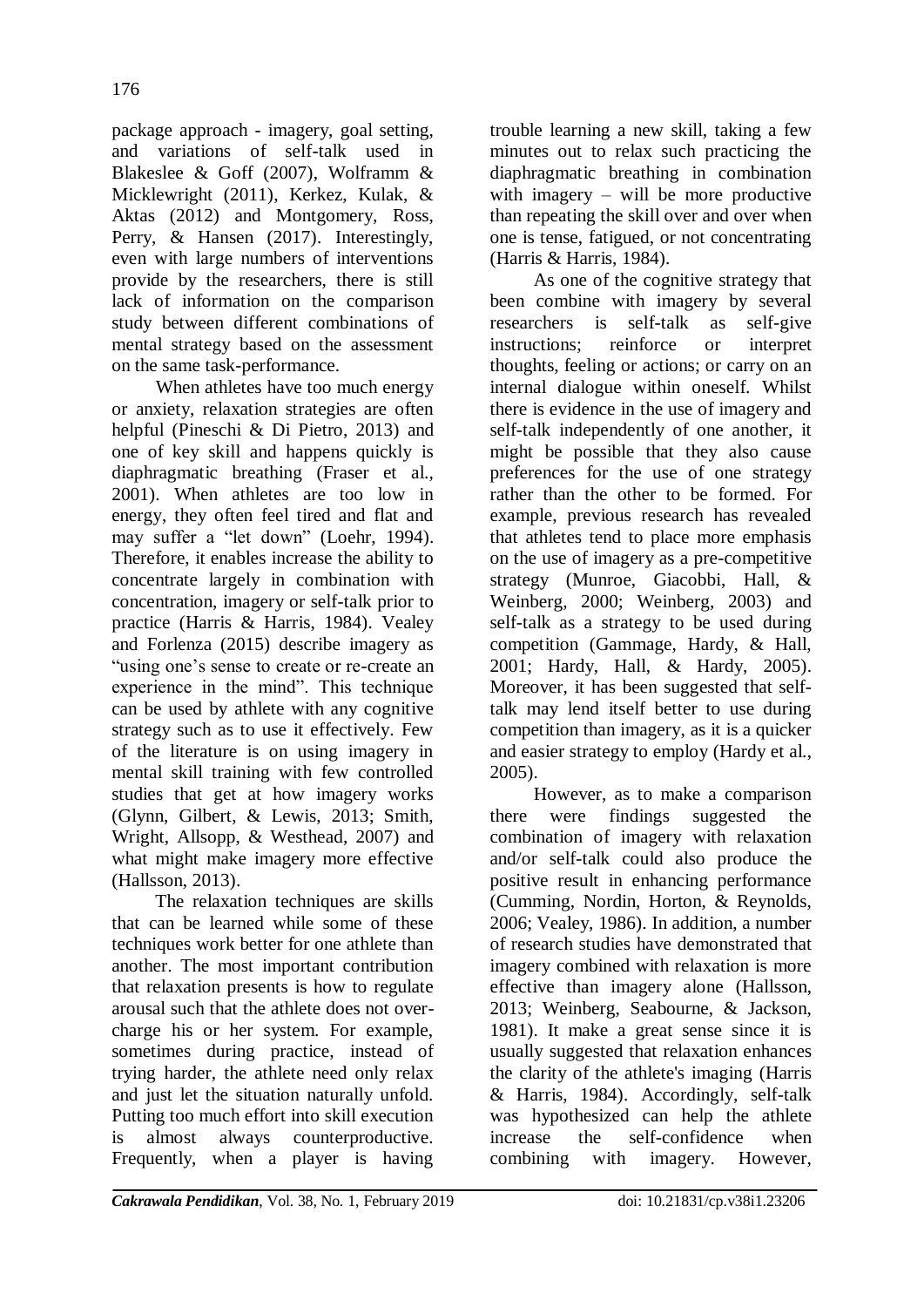Cumming et al. (2006) revealed that combination of these two had no effect on self-confident but the self-talk may helping on cues while imagine. While, past research has demonstrated the positive effects of single used of focus self-talk for improving performance such in basketball (Chroni, Perkos, & Theodorakis, 2007), tennis (Van Raalte, Cornelius, Brewer, & Petitpas, 2006) and throwing-and-jumping events (Goudas, 2006) performance.

For some reason the literature indicates that many coaches exclude psychological skills training (PST) from the training and preparation of their athletes (Freitas, Dias, & Fonseca, 2013a; Grobbelaar, 2007) and a lack of knowledge about PST (Freitas, Dias, & Fonseca, 2013b; Grobbelaar, 2007). However, there have been possible explanations from athletes' point of view for the need of development and implementation of PST including the awareness to improve poor psychological preparation for competitions (van Den Heever, Grobbelaar, & Potgieter, 2007). Another possible explanation reported that more than 50% of the youth athletes claimed that they "never heard or do not know" about meditation, autogenic training, progressive muscular relaxation, concentration training and imagery (Ong, 2004). All of these feedbacks illustrate the importance of mental strategies in helping athletes improve their performance in their respective sports. To date, countless studies have proven the effectiveness of psychological strategies to improve athletes" performance and yet the number of research involved in netball and Malaysia contexts is still small. Such a trend has created a general concern of whether the huge number of PST programs been designed has any way could be applied to assess shooting-task performance among netball shooters. Thus, the aim of this study was to determine the effectiveness of PST

program in shooting-task performance on netball shooters.

## **METHODS Participants**

Forty-six netball athletes' age between 13 to 16 years old from Kuala Lumpur Sports School participated in the present study. The subjects were recruited as not to be involved in official competitions such as Malaysia Sport (SUKMA) or Malaysia School Sports Council Sport (MSSM) during the intervention period. The athletes not an elite standard and none of them reported having any experience of formal PST program. The study was performed after approvals of the University"s Research Ethics Committee was obtained, and followed by having the sanctions from Ministry of Education Malaysia (MOE) and Kuala Lumpur Federal Territory Education Department. As the subjects were under 18 years of age, subjects along with their parents and coaches were provided information about the study.

# **Procedures**

The subjects were recruited to three groups: Group 1 – combination of diaphragmatic breathing and imagery, plus physical practice (DB and  $IM$ , + PP) with  $n = 16$ ; Group 2 – combination of diaphragmatic breathing and self-talk, plus physical practice (DB and  $ST + PP$ ) with  $n = 15$ ; Group 3 – physical practice (PP) with  $n = 15$ . The subjects who achieved a criterion of equal to or less than 36 of the Vividness of Movement Imagery Questionnaire-2 (VMIQ-2) subscales were recruited as Group 1 members. The first 16 out of 46 subjects were therefore recruited into the Group 1, while, the remaining 30 subjects were equally divided randomly into the Group 2 and Group 3. The intervention groups – Group 1 and Group 2 performed three times per week with 30 minutes of PST and followed by 30 minutes of PP per session at different days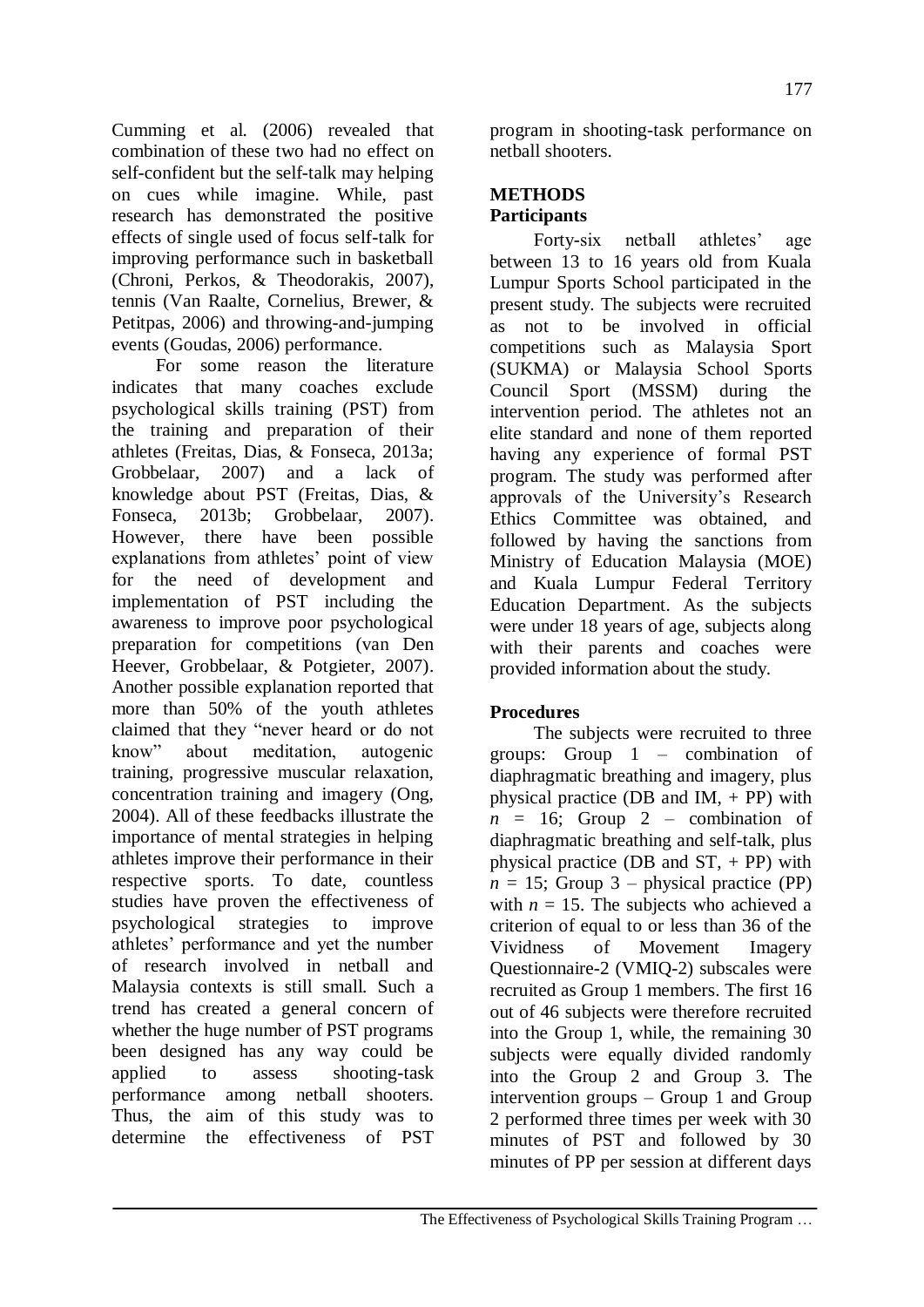for eight weeks that in total was 24 sessions for each group. Except**,** the control group **–** Group 3 which only did for 30 minutes of PP in a session. No information about the purpose of the study was given to the subjects until they completed the experiment.

## **The Intervention Schedule**

In familiarization phase, the subjects in Group 1 and Group 2 had a session in which they received instruction and training on how to perform the PST interventions, respectively. The subjects were familiarized with what will be done, and what is expected from them could become grateful assistance to subject who has never practiced shooting even though they are netball players. The protocol of physical practice (PP) session also was explained and the subjects received instruction on how to perform shooting during the sessions scheduled for them. Due to varying levels of shooting experience and their ability, the subjects performance considering only after they were familiarize with the expected tasks to maintain consistency in the following 8 weeks intervention period. The duration of each session for both intervention groups was lasted for 30 minutes session – 10 minutes with DB training and 20 minutes with either IM training or ST training. As the subjects are considered new to pyschological skills techniques, training is carried out as they lie down because it will be very relaxing and can help them more fully focus on their breathing, images or phrases that are required. After completing the 30 minutes PST session, the subjects were continued with 30 minutes of PP.

## *DB and IM training*

The subjects participated in the DB while lying in a quiet and comfortable room. The researcher lead the session and read the relaxation script in about 10 minutes, while the research assistance was utilized to monitored the subjects. The subjects were reminded that they should enable to fell the relaxation after they finished with the breathing exercise. The subjects were then asked to continue laydown and continue with the instructional imagery script that was read out to them for another 20 minutes. As short as possible, remind the subjects how exactly the technique can incorporated into their PP later.

## *DB and ST training*

The purpose of performing DB before conducting ST training is the same as in conducting for Group 1. The subjects participated in the DB while lying in a quiet and comfortable room and lasted approximately 10 minutes. While the researcher led the session and read the script of relaxation the research assistance was utilized to monitored the subjects. The subjects were then asked to continue laydown and continue with the self-talk script that was read out to them for another 20 minutes. The steps are simplify by address each or more than one steps in making a successful shooting to four components which can gives a single cue word – "check", "aim", "flick" and "followthrough" to instruct where they had to focus their attention for shooting. The selftalk phrases and self-talk instruction cues that need to be self-generated by the subject should be recite just before they continue with their PP afterwards.

## *Physical Practice (PP)*

The basic part of this shooting task in allowing a subject to perform a shooting was refer to the technical parts recommended by Navin (2012). The subject had performed 20 trials in the first round at a distance of 1.5 meters and 3.0 meters from the post and be given a break for 3 minutes before continuing 20 trials in the second round for the other distance. The subjects must perform according to the rules of the game, in which they are allowed to hold the ball for only 3 seconds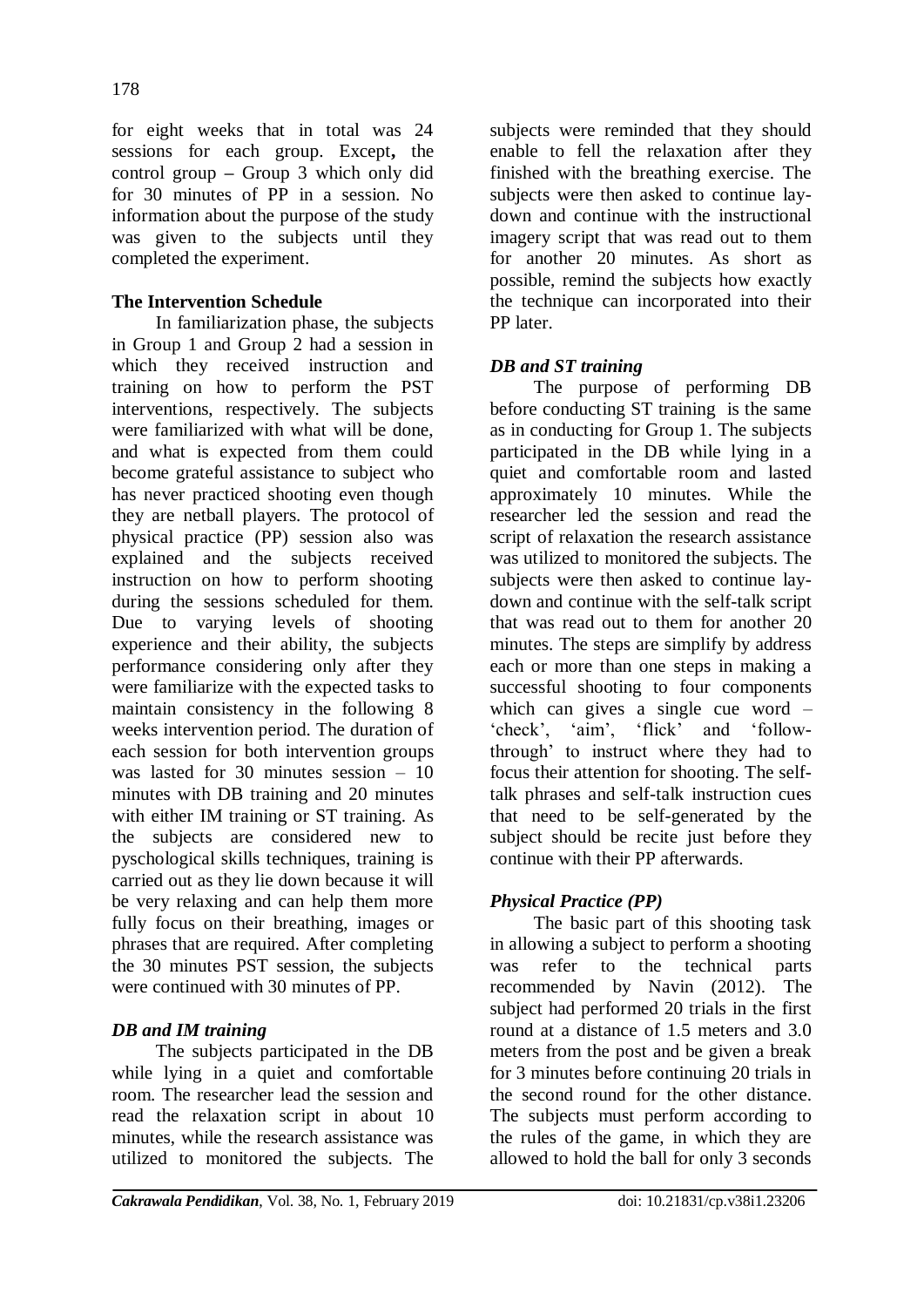(before shooting) and shall obey the Footwork Rule. After each attempt made by the subject whether it is successful or unsuccessful, the rebound ball is taken by the feeder (research assistant). Right after that, the feeder is within a distance of 0.9 meters acting as a defender by raising both hands.

## **Measures**

This study was an experimental design involved three phases:

Phase 1: A baseline phase that the researcher needs to indicate the imagery ability of the subjects. Then, the subjects were divided into three groups. The data was collected during pretest activity.

Phase 2: The intervention phase, lasting for eight weeks for the intervention groups – Group 1 and Group 2, and no intervention was provided to the control  $group - Group 3$ .

Phase 3: The post-intervention phase, the data was collected on the last session.

#### *Vividness of Movement Imagery Questionnaire-2 (VMIQ-2)*

The athletes were asked to answered VMIQ-2 to indicate their imagery ability (Roberts, Callow, Hardy, Markland, & Bringer, 2008). The subjects who achieved a criterion of equal to or less than 36 of the VMIQ-2 subscales were recruited as Group 1 members (i.e. DB and  $IM$ , + PP). The criterion indicated that their imagery ability was at least moderately clear and vivid (Lawrence, Callow, & Roberts, 2013; Roberts et al., 2008). Whereas, the remaining thirty subjects were equally divided randomly into the experimental Group 2 (i.e.  $DB$  and  $ST$ , + PP) and Group 3 (i.e. PP only).

## *Netball Shooting Task*

Even though there was several shooting style across the world, but the preferred technique has changes from a two-handed shot to the one-handed high release shot known as Australian shooting style was selected for this study (Lim, Choo, Safee, & Tan, 2011; Shakespear & Caldow, 2009). Two assessors recorded each attempt using the scoring scale which 1 point if the ball goes directly into net and 0 point if the ball do not goes into net. Shooting task performance was measured by summing the scores for 40 attempts. The summation scores range from 0 to 40 points.

## **RESULTS AND DISCUSSION Results**

Kolmogorov-Smirnov and the Levene"s test showed that the assumption of normality was met within each group. The Levene's test and Box's Test of Equality of covariance matrices were not significant value  $(p > .05)$  and thus, parametric tests can be applied. During pretest, Group 1 (i.e. DB and  $IM, + PP$ ) had the same mean score with Group 2 (i.e. DB and ST,  $+$  PP) (mean  $=$  4.00). Group 3 as control group (mean  $= 3.20$ ) has the lowest mean score. However, for the post-test, the mean score for Group 1 (mean  $= 13.94$ ) was higher than Group 2 (mean  $= 6.87$ ). The mean score for control group was remain the lowest (mean  $=$ 4.40). The graph of the profile plot illustrated in Figure 1 clearly indicated that the shooting performance for the treatment groups increase over time. However, the mean value of Group 1 outperformed the Group 2 during the posttest. Group 2 showed marginal increase of mean value during the posttest. For the control group, the mean value was increase over time; however, the increasing of the mean value of treatment groups was much better than the control group.

A split-plot analysis of variance (SPANOVA) was conducted to assess the impact of two different treatments and a control group on athletes' shooting performance score, across the two time periods of pre-post intervention. There was a significant interaction between groups and time (Wilks Lambda = .612,  $F(2,43)$  =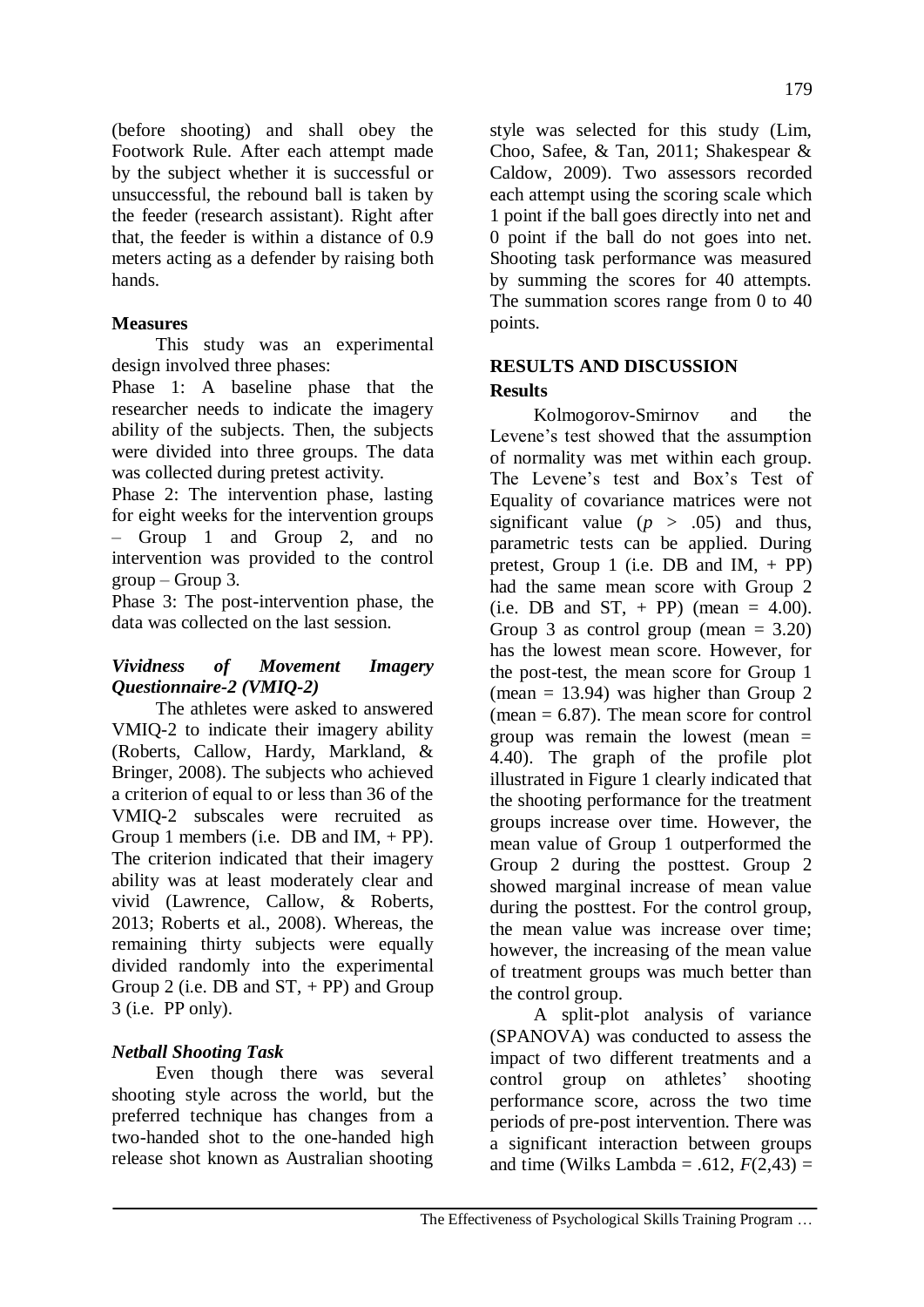13.61, *p* < .001). There was also a substantial main effect for time, (Wilks Lambda = .515,  $F(1,43) = 40.507$ ,  $p <$ .001, partial eta squared  $= .485$ ) with all

groups showing an increment in shooting performance score across the two time periods (Table 1).



**Figure 1. Profile Plots to Indicate the Pre-Test and Post-Test for Shooting Performance Means of the Three Groups Based on the Time**

| <b>Table 1. Multivariate Tests</b> |  |  |  |  |  |
|------------------------------------|--|--|--|--|--|
|------------------------------------|--|--|--|--|--|

| <b>Effect</b> |                    | Value | F      | <b>Hypothesis df</b> | Error df | Sig. | <b>Partial Eta</b><br><b>Squared</b> |
|---------------|--------------------|-------|--------|----------------------|----------|------|--------------------------------------|
|               | Pillai's Trace     | .485  | 40.507 | 1.000                | 43.000   | .000 | .485                                 |
| time          | Wilks' Lambda      | .515  | 40.507 | 1.000                | 43.000   | .000 | .485                                 |
|               | Hotelling's Trace  | .942  | 40.507 | 1.000                | 43.000   | .000 | .485                                 |
|               | Roy's Largest Root | .942  | 40.507 | 1.000                | 43.000   | .000 | .485                                 |
|               | Pillai's Trace     | .388  | 13.606 | 2.000                | 43.000   | .000 | .388                                 |
| time $*$      | Wilks' Lambda      | .612  | 13.606 | 2.000                | 43.000   | .000 | .388                                 |
| group         | Hotelling's Trace  | .633  | 13.606 | 2.000                | 43.000   | .000 | .388                                 |
|               | Roy's Largest Root | .633  | 13.606 | 2.000                | 43.000   | .000 | .388                                 |

**Table 2. Table of Tests of Between-Subjects Contrasts**

| <b>Source</b> | <b>Type III Sum of</b><br><b>Squares</b> | df | <b>Mean Square</b> | F       | Sig. | <b>Partial Eta</b><br><b>Squared</b> |
|---------------|------------------------------------------|----|--------------------|---------|------|--------------------------------------|
| Intercept     | 3383.651                                 |    | 3383.651           | 183.445 | .000 | .810                                 |
| group         | 435.299                                  |    | 217.650            | 11.800  | .000 | .354                                 |
| Error         | 793.135                                  | 43 | 18.445             |         |      |                                      |

#### **Table 3. Post Hoc Tests: Multiple Comparisons**

|                                                | <b>Mean</b>       |      | 95% Confidence Level |                    |  |
|------------------------------------------------|-------------------|------|----------------------|--------------------|--|
| Group                                          | <b>Difference</b> | Sig. | <b>Lower</b> bound   | <b>Upper bound</b> |  |
| G1 (DB & IM, $+$ PP) and                       | 3.5354            | .002 | 1.3343               | 5.7365             |  |
| G <sub>2</sub> (DB $\&$ S <sub>T</sub> , + PP) |                   |      |                      |                    |  |
| G1 (DB $\&$ IM + PP) and                       | 5.1688            | .000 | 2.9677               | 7.3698             |  |
| G3 (PP only)                                   |                   |      |                      |                    |  |
| G2 (DB $\&$ ST, + PP) and                      | 1.6333            | .148 | $-.6030$             | 3.8697             |  |
| G3 (PP only)                                   |                   |      |                      |                    |  |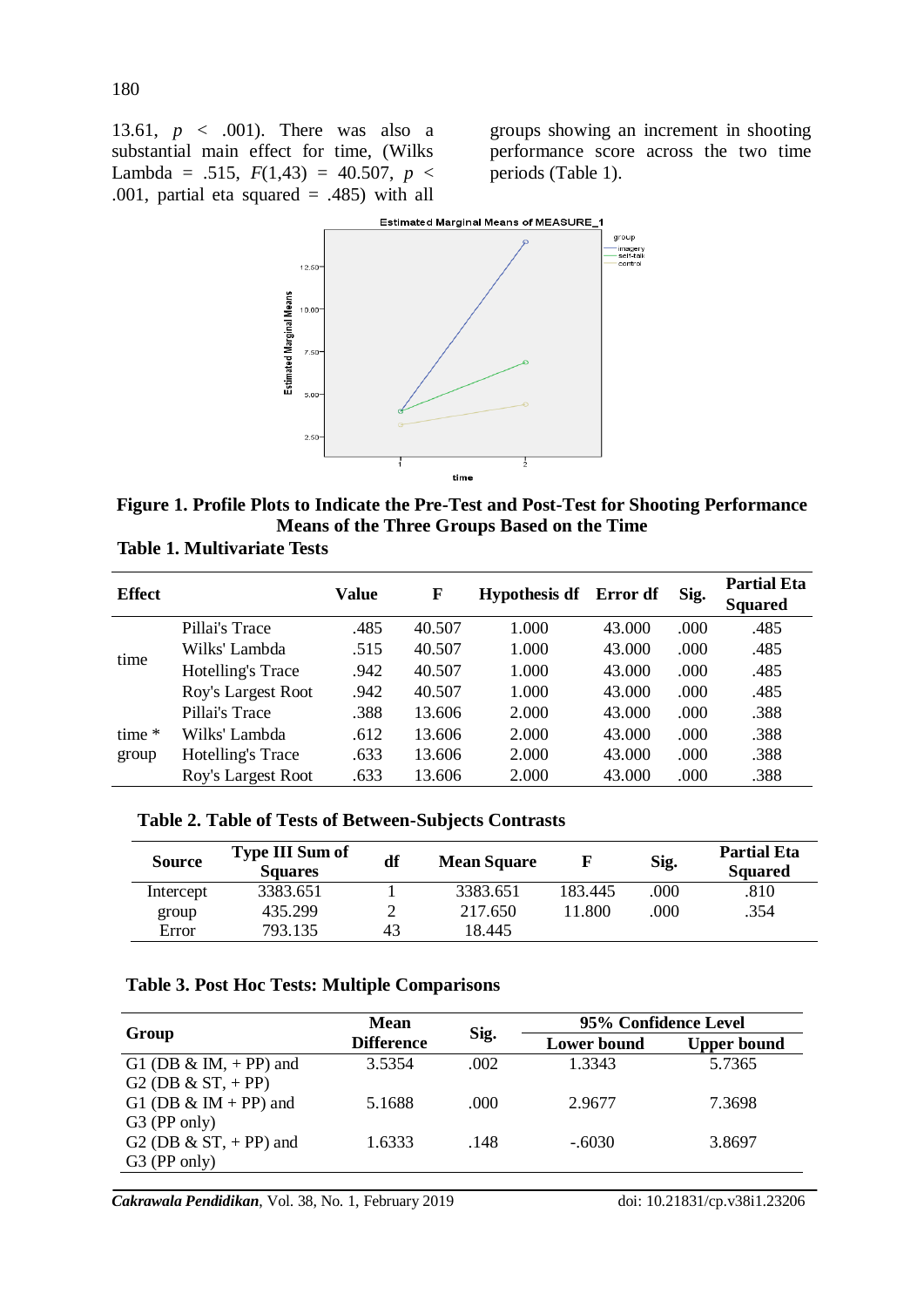and a control groups was significant,  $F(1,43) = 11.800, p < .001$ , with partial eta squared = .354. Post hoc Tukey test indicated that the Group 1 and Group 2 differ significantly at  $p < .05$  and the Group 1 and Group 3 differ significantly at  $p < .05$ . However, the Group 2 was not significantly different from the Group 3. The summarization of mean difference showed that the subjects of different treatment from Group 1 and Group 2 were found effectively in increasing shooting performance. It was also showed that the Group 1 has better shooting performance rather than Group 2 and the Group 3 (Table 3).

#### **Discussion**

The purpose of this study was to investigate the influence of Group 1, Group 2 and Group 3, specifically expecting result from the intervention groups on the improvement of the netball shooting-task performance. The athletes of different treatment from Group 1 and Group 2 were found effectively in increasing shooting performance. It was also showed that the Group 1 has better shooting performance rather than Group 2 and the Group 3. Given the goal as to increase the performance, some findings claimed that without the use of other mental strategy and follow by PP, IM or ST alone could also fulfill the goal (Boubouki & Perkos, 2014; Fowler, 2010; Kolovelonis, Goudas, & Dermitzaki, 2011; Wakefield & Smith, 2009). Fortunately, this study, Aghdasi and Touba (2012), and Hemayattalab and Movahedi (2010) revealed that the combination of PP leads to better result than separate practice. This may explained by the fact that young athlete may feel that their body well by having the PP and they understand the importance of focusing on the PST techniques that they been taught. Probably, they may felt the improvement on the relaxation mode that can gain in shorter period of time, or able to lessen the

pressure which accompanying them during the practices by having either, IM or ST.

Some findings revealed on the effectiveness of PST program among adult athletes which contain almost similar program with these studies (Fowler, 2010; Peluso, Ross, Gfeller, & LaVoie, 2005; Thelwell, Weston, & Greenlees, 2010). Nevertheless, Capranica and Millard-Stafford (2011) had investigate the effect of PST with young athletes, which found positive results for its effects on performance. Interestingly, most of them started training and participating in competitions early in their childhood. For example, this perspective was supported by Frick, Daum, Wilson and Wilkening (2009) which the finding proved that the effectiveness of IM training in adult athletes cannot be transferred one-to-one to young athletes because there is a difference with respect to motor skills. Some more, this is reinforced with insight that the association between motor imagery ability and motor performance may get stronger with age (Caeyenberghs, Tsoupas, Wilson, & Smits-Engelsman, 2009). This study may promote comprehensive PST program on future study promoting motor learning in young athletes from different kind of sports and may consider on under some conditions such as kinesthetic experiences to the judgement task.

The practical part in this study was provided basic knowledge from the practices of IM and ST (cognitive strategy) in separate intervention with each of them was used just after DB (somatic strategy). Subjects were thought three easier PST techniques to use during their practices. Reason for that might be that these are more interesting PST techniques for younger athletes. In this study, it was expected that athletes may had some difficulties to find out right state of mind and make it work but after few repetitions, they were able to use ST than the IM. Similarly, as the subjects considered as a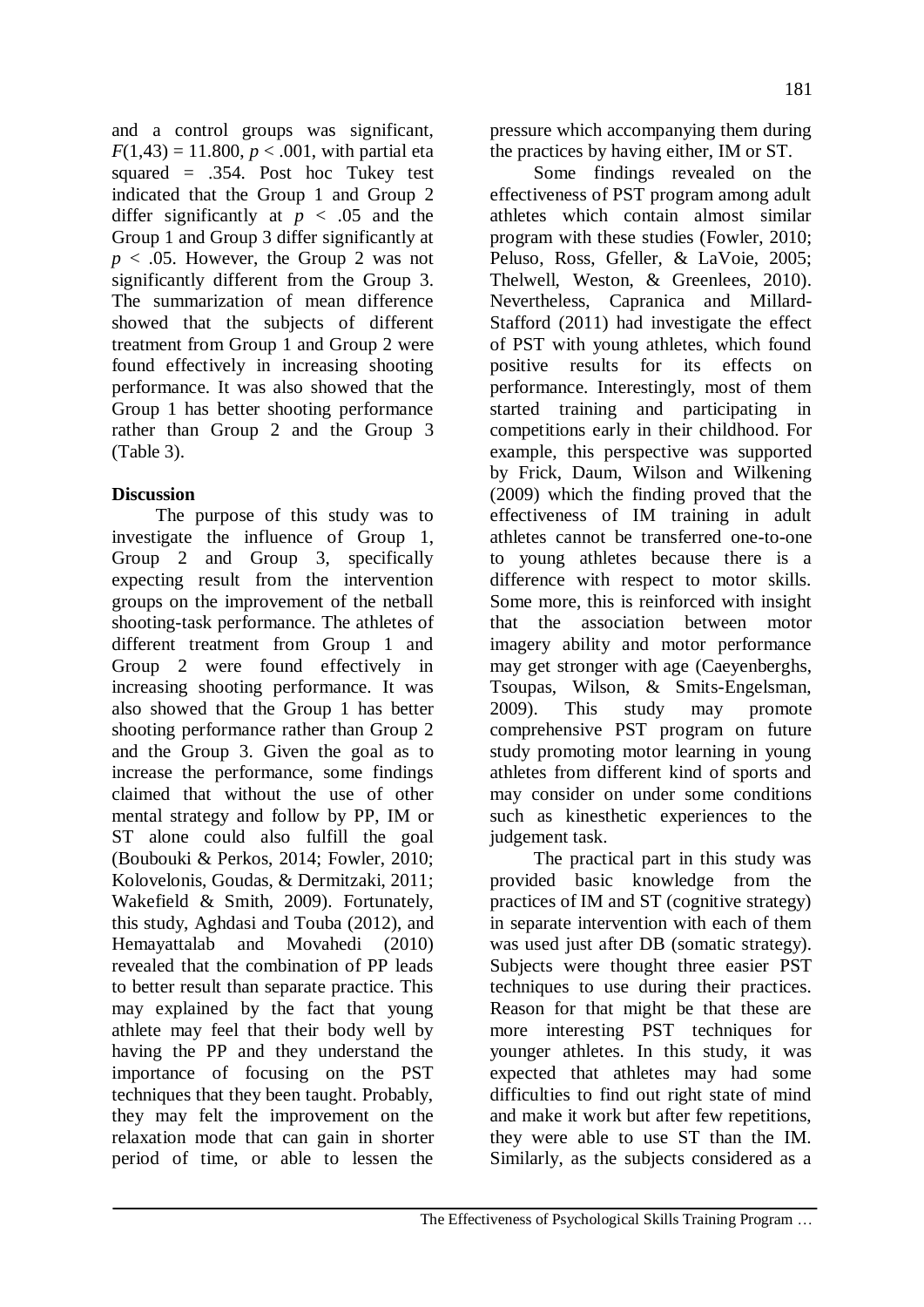"beginner" in practicing the self-talk, they are prompted to think and memorize the self-talk instruction cues to get a sense of how to perform the shooting task. Hence, the subjects were asked to consolidate the acquired skill from the trigger cue words into their physical practices along the intervention phase with a steady, spontaneous and deliberate pace. Even though, imagery was easier too but it may needs more time to feel comfortable for practices than self-talk. This was supported by Peluso et al. (2005) that who engaged in less than ten hours of athletic activities per week preferred self-talk strategy.

However, this study reported that the DB and IM group was better than DB and ST group though the subjects were engaged in three hours-per-week programs, equally for both techniques. It was probably because of the recruitment basic on DB and IM group was based on the average criteria on their imagery ability (Lawrence et al., 2013; Roberts et al., 2008). Specifically, It could be claim that the Group 1 intervention can be potentially use and should be replicate by other researcher since the result of this study proven was not interfere by the imagery ability of the athletes.

# **CONCLUSION**

Key findings included that either the athletes may use both type of intervention the combination of DB and IM, or DB and ST probably with the reason of using breathing technique as a strategy to overcome stress and getting calmer and gaining focus before continue with either IM or ST technique. Therefore, the athletes are able to focus more in their way to perform the shooting task. Interestingly, probably the function of IM and ST were found to serve for different purpose. The IM use to plan for making a successful shot, while, the ST use to create and maintain the psychological state while making a successful shot. An attempt was

made to conclude in a clear and concise fashion the efficacy of a practical PST program that might provide readily useable information for coaches, athletes and researchers.

The program could be tested with athletes of different levels including college athletes. It is also important to note that the age of the athlete could impact his or her understanding of the intervention techniques, as he or she may have different levels of mental capacity. Hence, future work should assess the effect of age in intervention implementation. As to highlighting, that the principles and practical applications of the most basic psychological skills can be taught in easier ways and probably in a relative short period of time among youth athletes. In summary, athletes should work with the strategy that they are most comfortable with. This is to ensure that their experience in applying the strategy will be as pleasant as possible. Therefore, coaches should be extra careful when administering the PST program on their athletes, as the athletes might not be using the combination of strategies as effectively as other strategy combinations.

## **REFERENCES**

- Aghdasi, M. T., & Touba, N. (2012). The effects of instructional self-talk on girl's performance, retention and transfer of dart throwing in late childhood and adolescence. *Journal of Physical Education and Sport, 12*(3), 391-397. doi: [10.7752/jpes.2012.03058.](http://dx.doi.org/10.7752/jpes.2012.03058)
- Barwood, M. J., Corbett, J., Wagstaff, C. R. D., McVeigh, D., & Thelwell, R. C. (2015). Improvement of 10-km time-trial cycling with motivational self-talk compared with neutral selftalk. *International Journal of Sports Physiology and Performance, 10*(2), 166-171. doi: 10.1123/ijspp.2014- 0059.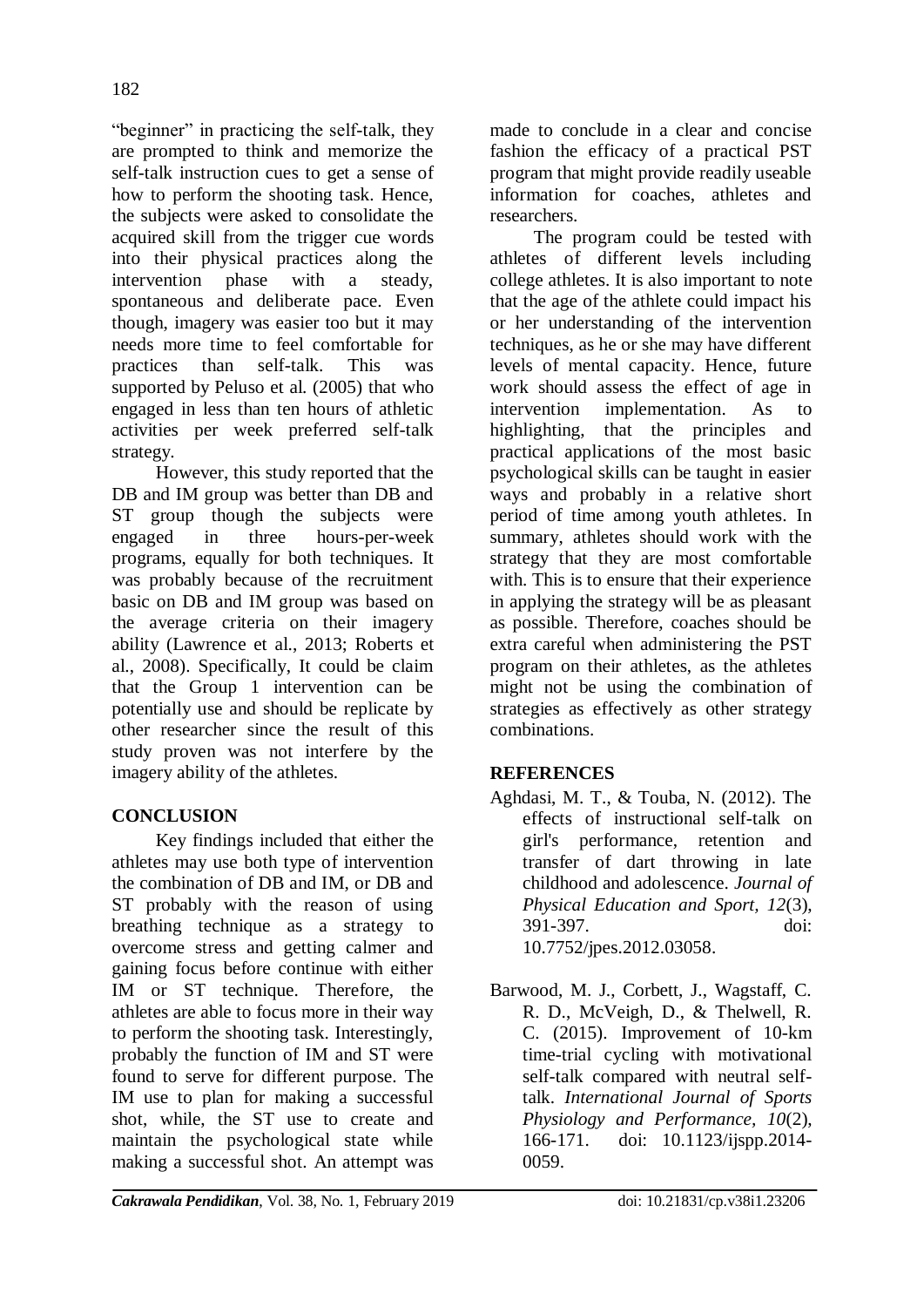- Blakeslee, M. L., & Goff, D. M. (2007). The effects of a mental skills training package on equestrians. *Sport Psychologist, 21*(3), 288-301.
- Boubouki, S., & Perkos, S. (2014). The effects of instructional self-talk on female volleyball performance during training. *Inquiries in Sport & Physical Education, 12*(2), 170-175.
- Caeyenberghs, K., Tsoupas, J., Wilson, P. H., & Smits-Engelsman, B. C. (2009). Motor imagery development in primary school children. *Developmental Neuropsychology, 34*(1), 103-121. doi: [10.1080/87565640802499183.](https://doi.org/10.1080/87565640802499183)
- Capranica, L., & Millard-Stafford, M. L. (2011). Youth sport specialization: how to manage competition and training? *International Journal of Sports Physiology and Performance, 6*(4), 572-579.
- Chroni, S., Perkos, S., & Theodorakis, Y. (2007). Function and preferences of motivational and instructional self-talk for adolescent basketball players. *Athletic Insight: The Online Journal of Sport Psychology, 9*(1), 19-31.
- Cumming, J., Nordin, S. M., Horton, R., & Reynolds, S. (2006). Examining the direction of imagery and self-talk on dart-throwing performance and self efficacy. *Sport Psychologist, 20*(3), 257-274. doi: 0.1123/tsp.20.3.257
- Davidson, A., & Trewartha, G. (2008). Understanding the physiological demands of netball: A time-motion investigation. *International Journal of Performance Analysis in Sport, 8*(3), 1-17. doi: [10.1080/24748668.2008.11868443.](https://doi.org/10.1080/24748668.2008.11868443)
- Fernández-Fernández, J., Boullosa, D., Sanz-Rivas, D., Abreu, L., Filaire, E., & Mendez-Villanueva, A. (2015). Psychophysiological stress responses during training and competition in young female competitive tennis players. *International Journal of Sports Medicine, 36*(01), 22-28. doi: 10.1055/s-0034-1384544.
- Fowler, H. (2010). The effects of psychological skills training on shooting accuracy in university netball players. *Journal of Sports Therapy, 3*(3), 13-17.
- Fox, A., Spittle, M., Otago, L., & Saunders, N. (2013). Activity profiles of the Australian female netball team players during international competition: Implications for training practice. *Journal of Sports Sciences, 31*(14), 1588-1595. doi: [10.1080/02640414.2013.792943.](https://doi.org/10.1080/02640414.2013.792943)
- Fraser, R., Steffen, J., & Elfessi, A. (2001). The effect of relaxation training on indoor rock climbing performance. *Physical Educator, 58*(3), 134.
- Freitas, S. P., Dias, C. S., & Fonseca, A. M. (2013a). Elite portuguese soccer players" use of psychological techniques: where, when and why. *Journal of Human Sport and Exercise, 8*(3), 847-860. doi:10.4100/jhse.2013.83.10.
- Freitas, S. P., Dias, C. S., & Fonseca, A. M. (2013b). What do Coaches Think about Psychological Skills Training in Soccer? A Study with Coaches of Elite Portuguese Teams. *International Journal of Sports Science, 3*(3), 81-91. doi: 10.5923/j.sports.20130303.04.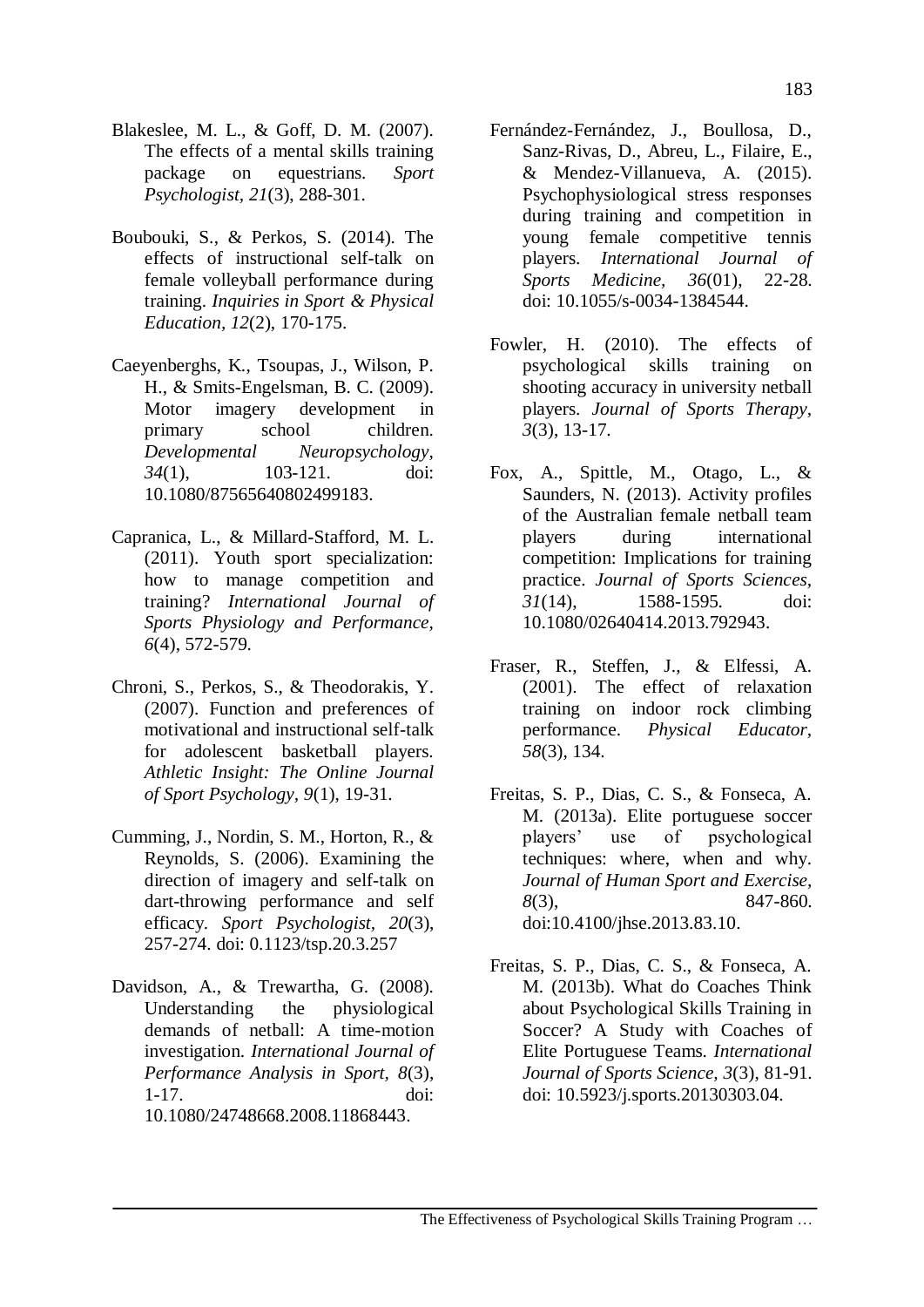- Frick, A., Daum, M. M., Wilson, M., & Wilkening, F. (2009). Effects of action on children"s and adults" mental imagery. *Journal of Experimental Child Psychology, 104*(1), 34-51. doi: [10.1016/j.jecp.2009.01.003.](https://psycnet.apa.org/doi/10.1016/j.jecp.2009.01.003)
- Gammage, K. L., Hardy, J., & Hall, C. R. (2001). A description of self-talk in exercise. *Psychology of Sport and Exercise, 2*(4), 233-247. doi: 10.1016/S1469-0292(01)00011-5.
- Gardner, F. L. (2009). Efficacy, mechanisms of change, and the scientific development of sport psychology. *Journal of Clinical Sport Psychology, 3*(2), 139-139. doi: 10.1123/jcsp.3.2.139.
- Garza, L., & Ford, S. J. (2009). Implementing a Breathing Technique to Manage Performance Anxiety in Softball. *Sport Journal, 12*(2), 1-1.
- Glynn, B. A., Gilbert, J. N., & Lewis, D. K. (2013). Psychological Skills Training and Self-efficacy: The UNIFORM approach with college-age swim exercisers. *Athletic insight, 5*(1), 93-111.
- Goudas, M. (2006). The effects of self-talk on throvving and jumping events performance. *Hellenic Journal of Psychology, 3*, 105-116.
- Grobbelaar, H. W. (2007). A survey of South African provincial netball coaches' opinions, abilities and limitations regarding mental skills training. *South African Journal for Research in Sport, Physical Education & Recreation (SAJR SPER), 29*(2), 27-39. doi: 10.4314/sajrs.v29i2.25965.
- Halim, N. A. A., & Ismail, M. (2016, March). The effects of practice in mind (PIM) training on netball standing shooting performance. *Paper presented at the Proceedings of the 4th Global Summit on Education,*  Kuala Lumpur, Malaysıa*.*
- Hallsson, H. (2013). *Is relaxation prior to imagery really beneficial; effects on imagery vividness, and concentration, and performance.* (Electronic Thesis). Retrieved from [https://etd.ohiolink.edu/.](https://etd.ohiolink.edu/)
- Hardy, J., Hall, C. R., & Hardy, L. (2005). Quantifying athlete self-talk. *Journal of Sports Sciences, 23*(9), 905-917. doi: [10.1080/02640410500130706.](https://doi.org/10.1080/02640410500130706)
- Harris, D. V., & Harris, B. L. (1984). *The athlete's guide to sports psychology: Mental skills for physical people* (Vol. 1). New York, NY: Leisure Press.
- Hegazy, K., Sherif, A. M., & Houta, S. S. (2015). The effect of mental training on motor performance of tennis and field hockey strokes in novice players. *Advances in Physical Education, 5*(02), 77. doi: [10.4236/ape.2015.52010.](http://www.scirp.org/journal/PaperInformation.aspx?PaperID=55608&#abstract)
- Hemayattalab, R., & Movahedi, A. (2010). Effects of different variations of mental and physical practice on sport skill learning in adolescents with mental retardation. *Research in developmental disabilities, 31*(1), 81- 86. doi: [10.1016/j.ridd.2009.07.022.](https://psycnet.apa.org/doi/10.1016/j.ridd.2009.07.022)
- Johnson, J. J., Hrycaiko, D. W., Johnson, G. V., & Halas, J. M. (2004). Self-talk and female youth soccer performance. *Sport Psychologist, 18*(1), 44-59.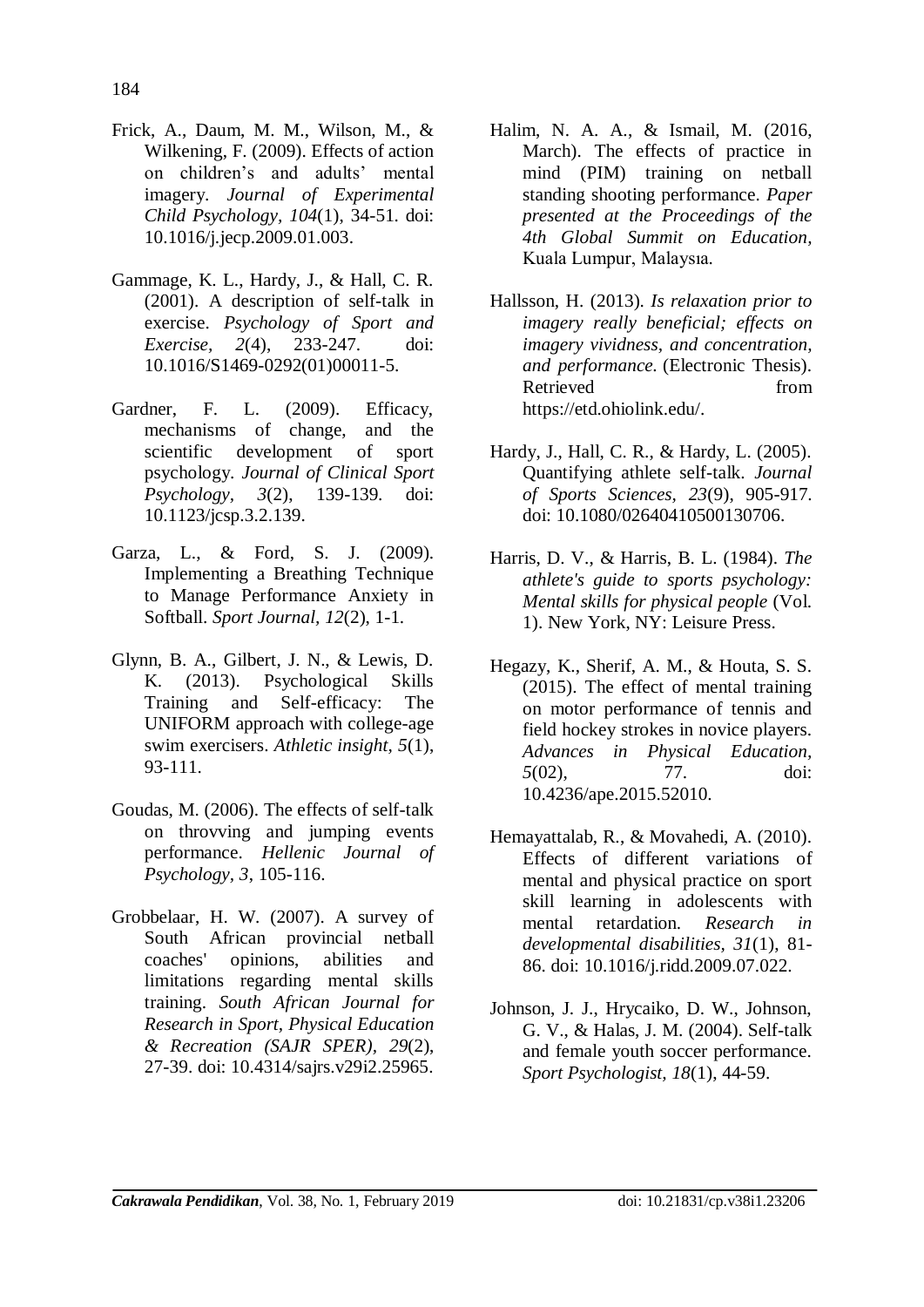- Kerkez, F., Kulak, A., & Aktas, Y. (2012). Effects of specific imagery and autogenic relaxation combined intervention on soccer skill performance of young athletes in Turkey. *Scottish Journal of Arts, Social Sciences and Scientific Studies, 3*(1), 53-67.
- Kolovelonis, A., Goudas, M., & Dermitzaki, I. (2011). The effects of instructional and motivational self-talk on students" motor task performance in physical education. *Psychology of Sport and Exercise, 12*(2), 153-158. doi: 10.1016/j.psychsport.2010.09.002.
- Lawrence, G., Callow, N., & Roberts, R. (2013). Watch me if you can: imagery ability moderates observational learning effectiveness. *Frontiers in human neuroscience, 7*(522), 1-7. doi: [10.3389/fnhum.2013.00522.](https://doi.org/10.3389/fnhum.2013.00522)
- Lim, C. S., Choo, K. L., Safee, R., & Tan, C. Z. (2011). *Modul latihan sukan untuk guru penasihat kelab sukan sekolah (bolajaring - sekolah menengah*). Retrieved from [http://www.moe.gov.my/v/1-murid-1](http://www.moe.gov.my/v/1-murid-1-sukan-view?id=2124&) sukan-view?id= $2124\&$ .
- Loehr, J. E. (1994). *The new toughness training for sports: Mental, emotional, and physical conditioning from one of the world's premier sports psychologists*. New York, NY: Dutton.
- Montgomery, T., Ross, M., Perry, J., & Hansen, A. (2017). The mental workout: Implementing phase 1 of the Ten-Minute Toughness mental training program. *Journal of Sport Psychology in Action*, *9*(2), 73-82. doi: [10.1080/21520704.2017.1343213.](https://doi.org/10.1080/21520704.2017.1343213)
- Munroe, K. J., Giacobbi Jr, P. R., Hall, C. R., & Weinberg, R. (2000). The four ws of ımagery use: Where, when, why, and what. *Sport Psychologist, 14*(2), 119. doi: 10.1123/tsp.14.2.119.
- Navin, A. (2012). *Netball practices and training A practical guide for players and coaches*. Marlborough, UK: The Crowood Press Ltd.
- Ong, K. S. (2004). The use of sports psychological skills in Malaysian School Athletes. *Paper presented at the Regional Conference on Human Performance*, Kuala Lumpur, Malaysia.
- Peluso, E. A., Ross, M. J., Gfeller, J. D., & LaVoie, D. J. (2005). A comparison of mental strategies during athletic skills performance. *Journal of Sports Science and Medicine, 4*(4), 543-549.
- Pineschi, G., & Di Pietro, A. (2013). Anxiety management through psychophysiological techniques: Relaxation and psyching-up in sport. *Journal of Sport Psychology in Action, 4*(3), 181-190. doi: [10.1080/21520704.2013.820247.](https://doi.org/10.1080/21520704.2013.820247)
- Roberts, R., Callow, N., Hardy, L., Markland, D., & Bringer, J. (2008). Movement **imagery** ability: Development and assessment of a revised version of the vividness of movement ımagery questionnaire. *Journal of Sport & Exercise Psychology, 30*(2), 200-221. doi: 10.1123/jsep.30.2.200.
- Rogerson, L. J., & Hrycaiko, D. W. (2002). Enhancing competitive performance of ice hockey goaltenders using centering and self-talk. *Journal of Applied Sport Psychology, 14*(1), 14-26. doi: [10.1080/10413200209339008.](https://doi.org/10.1080/10413200209339008)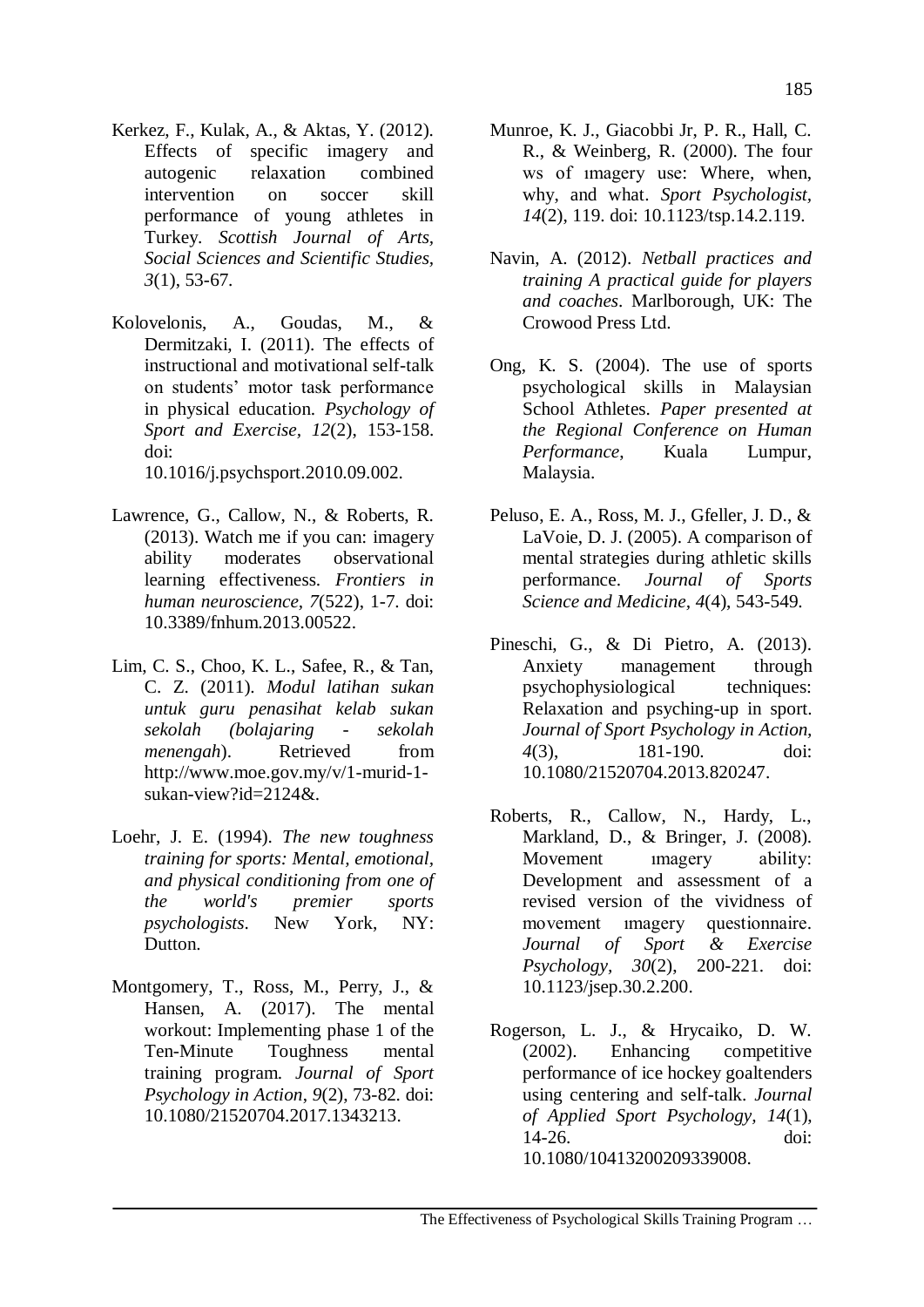Samis-Smith, P. P. (2015). *The use of mental ımagery to reduce anxiety in female high school basketball athletes*. (Doctoral dissertation, A.T. Still University of Health Sciences). Retrieved from [http://search.proquest.com.ezaccess.li](http://search.proquest.com.ezaccess.library.uitm.edu.my/docview/1658249771?accountid=42518) [brary.uitm.edu.my/docview/16582497](http://search.proquest.com.ezaccess.library.uitm.edu.my/docview/1658249771?accountid=42518) [71?accountid=42518.](http://search.proquest.com.ezaccess.library.uitm.edu.my/docview/1658249771?accountid=42518)

- Seif-Barghi, T., Kordi, R., Memari, A.-H., Mansournia, M.-A., & Jalali-Ghomi, M. (2012). The effect of an ecological ımagery program on soccer performance of elite players. *Asian Journal of Sports Medicine, 3*(2), 81- 89. doi: 10.5812/asjsm.34703.
- Shakespear, W., & Caldow, M. (2009). *Netball: Steps to success* (2nd ed.). Champaign, IL: Human Kinetics.
- Smith, D., Wright, C., Allsopp, A., & Westhead, H. (2007). It's all in the mind: PETTLEP-Based ımagery and sports performance. *Journal of Applied Sport Psychology, 19*(1), 80- 92. doi: 10.1080/10413200600944132.
- Stoker, M., Maynard, I., Butt, J., Hays, K., Lindsay, P., & Norenberg, D. A. (2017). The effect of manipulating training demands and consequences on experiences of pressure in elite netball. *Journal of Applied Sport Psychology*, *29*(4), 1-15. doi: [10.1080/10413200.2017.1298166.](https://doi.org/10.1080/10413200.2017.1298166)
- Sun, Y., & Wu, X. (2011). Self-regulation of elite athletes in China. *Social Behavior & Personality: an international journal, 39*(8), 1035- 1044. doi: 10.2224/sbp.2011.39.8.1035.
- Thelwell, R. C., Weston, N. J. V., & Greenlees, I. A. (2010). Examining the use of psychological skills throughout soccer performance.

*Journal of Sport Behavior, 33*(1), 109- 127.

- Van Den Heever, Z., Grobbelaar, H. W., & Potgieter, J. C. (2007). A survey of psychological skills training in South African netball. *African Journal for Physical, Health Education, Recreation and Dance, 13*(3), 254- 266. doi: 10.4314/ajpherd.v13i3.24769.
- Van Raalte, J. L., Cornelius, A., Brewer, B., & Petitpas, A. (2006). Selfpresentational effects of self-talk on perceptions of tennis players. *Hellenic Journal of Psychology, 3*(2), 134-149.
- Vealey, R. S. (1986). Imagery training for performance enhancement. In J. M. Williams (Ed.), *Applied Sport Psychology: Personal Growth to Peak Performance* (pp. 217-219). Mountain View, Canada: Mayfield.
- Vealey, R. S. (1988). Future directions in psychological skills training. *The Sport Psychologist, 2*(4), 318-336. doi: 10.1123/tsp.2.4.318.
- Vealey, R. S., & Forlenza, S. (2015). Understanding and using imagery in sport. In J. M. Williams & V. Krane (Eds.), *Applied sport psychology: Personal growth for peak performance* (pp. 240-273). New York, NY: McGraw-Hill.
- Velentzas, K., Heinen, T., & Schack, T. (2011). Routine integration strategies and their effects on volleyball serve performance and players' movement mental representation. *Journal of Applied Sport Psychology, 23*(2), 209- 222. doi: [10.1080/10413200.2010.546826.](https://doi.org/10.1080/10413200.2010.546826)
- Wakefield, C. J., & Smith, D. (2009). Impact of differing frequencies of PETTLEP imagery on netball

*Cakrawala Pendidikan*, Vol. 38, No. 1, February 2019 doi: 10.21831/cp.v38i1.23206